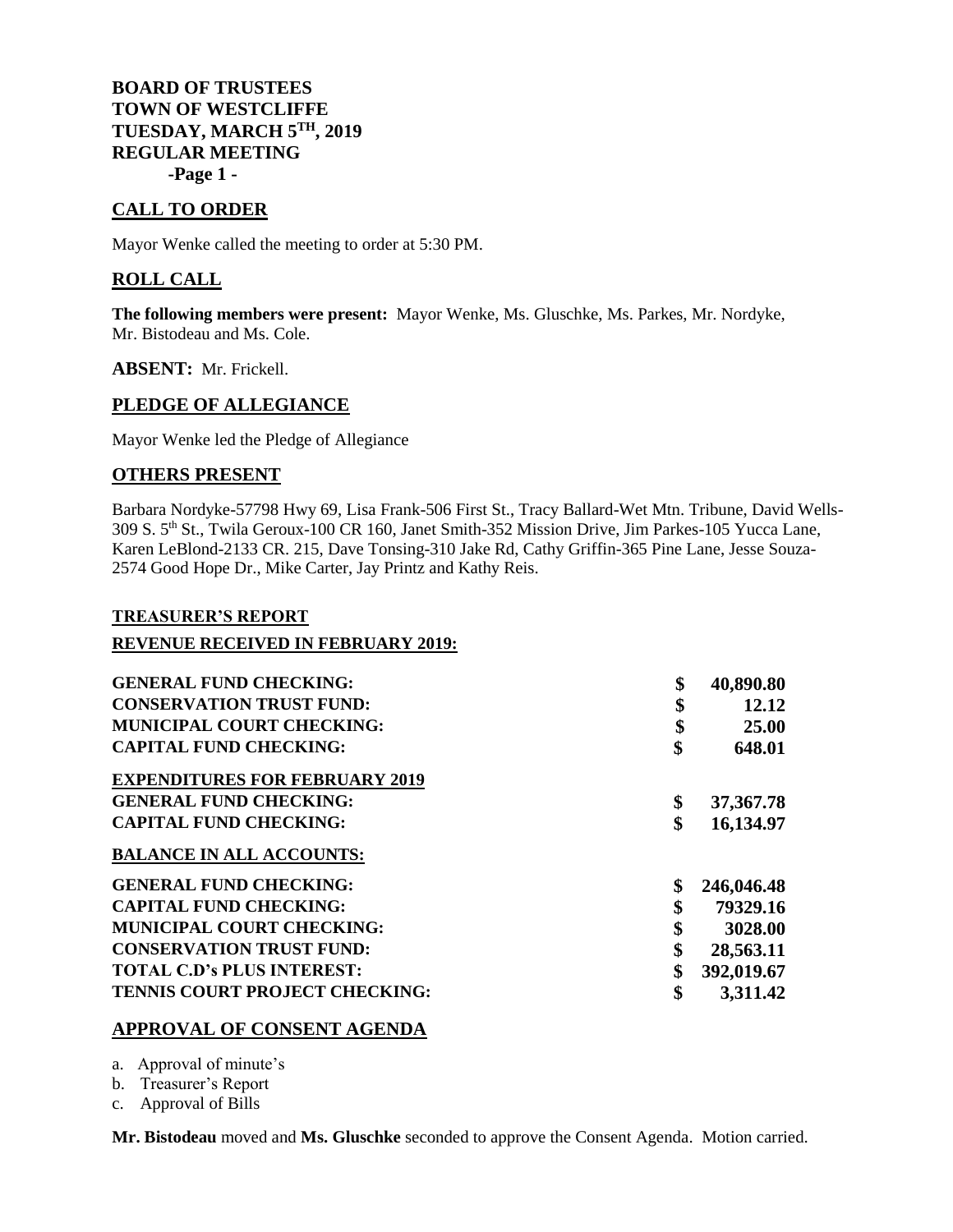**BOARD OF TRUSTEES TOWN OF WESTCLIFFE TUESDAY, MARCH 5 TH, 2019 REGULAR MEETING -Page 2 –**

#### **OLD BUSINESS**

None

#### **NEW BUSINESS**

#### **a. Consideration of approving wall space for Art in the Public-Karen LeBlond.**

Ms. LeBlond explained the Arts in Public Places with the current locations that the Art Guild uses is the Bowling Alley, Library Community room and Round Mtn.'s office. Three to five pieces are placed in well-lit high traffic areas, rotating about every three months. She is the contact and the one that determines what and where the art work is placed. The Town would not be required to do the work to hang the art work. A Disclaimer is provided with each piece. The Town will not be involved in any selling of the art work.

Concerns were the following;

How would it be hung and not create holes in the wall. Ms. Leblond stated if a hanging system is required the Town would need to provide it. If a system is not provided care would be taken not to create unneeded holes in the wall by using the same locations when the art work is rotated.

If the Town feels a piece of art work is inappropriate, it be taken down by contacting Ms. LeBlond.

The art work should represent the valley. Ms. LeBlond reported that most the art work does represent the valley.

Attorney Printz will draft an agreement releasing the Town of liability.

Ms. LeBlond will work with Mike Carter on placement on March 13<sup>th</sup>.

**ACTION: Mr. Bistodeau** moved and **Ms. Nordyke** seconded to approve rotating art in our building providing there is an agreement releasing the Town of any liability. Motion carried.

**b. PUBLIC HEARING to consider rezoning portions of the Highway Commercial Zone on the west side of Hwy. 69 south from Edwards Avenue to Powell Avenue to a zoning designation of Traditional Neighborhood.** 

Mayor Wenke explained the proposed change. There weren't any objections from the attendees.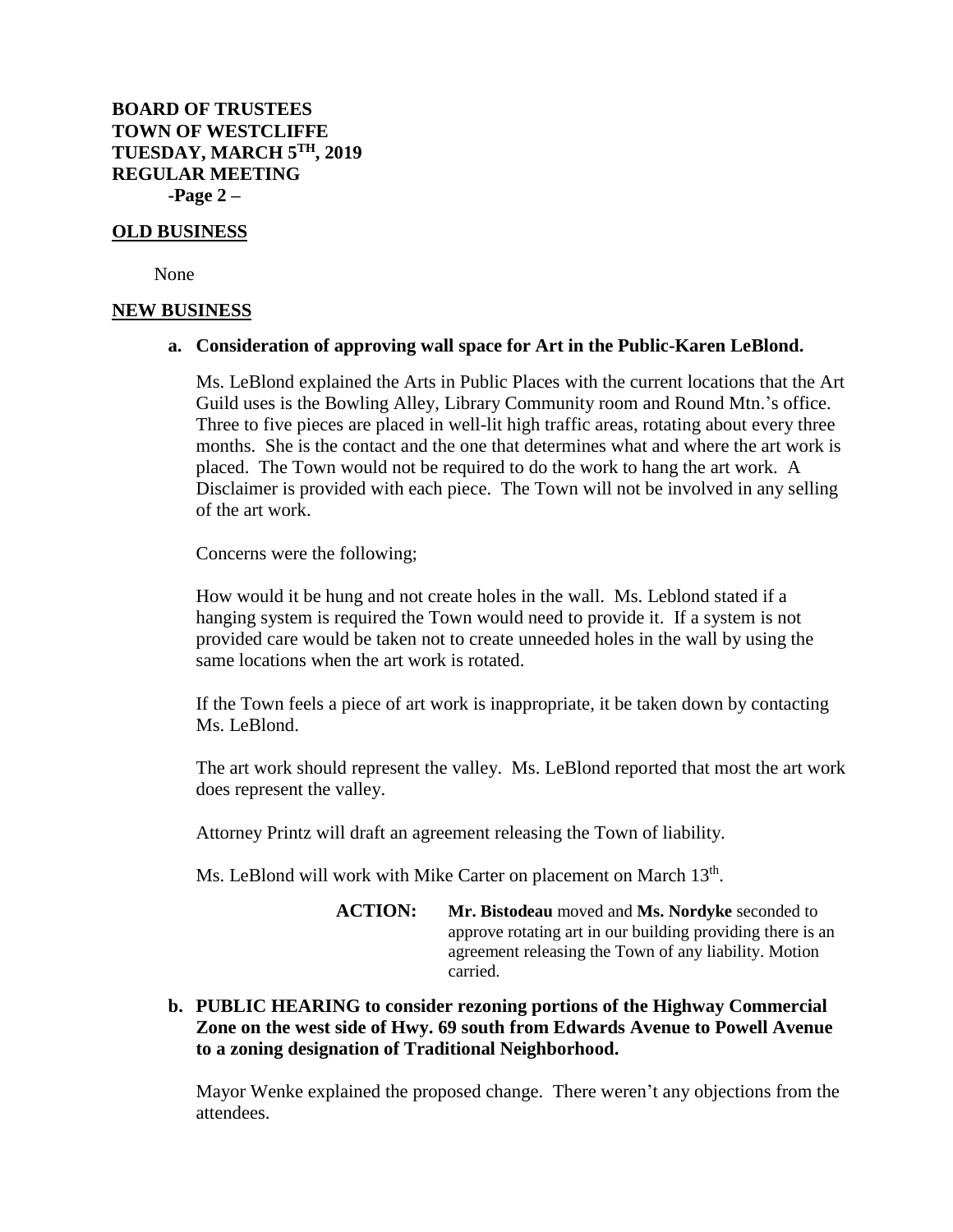## **NEW BUSINESS CONTINUED**

**c. Consideration of approving Ord. 4-2019 amending the Westcliffe Zoning Map to rezone portions of the Highway Commercial Zone on the west side of Hwy. 69 south from Edwards Avenue to Powell Avenue to a zoning designation of Traditional Neighborhood.** 

The Planning Commission has recommended the change to the zoning map. This area was not included in the original change to Traditional Neighborhood. It was noted that this may come up in the future and would be dealt with at the time.

> **ACTION: Ms. Gluschke** moved and **Mr. Bistodeau** seconded to approve re-zone the portion of the Highway Commercial zone on the west side of Hwy. 69 south from Edwards Avenue to Powell Avenue to a zoning designation of Traditional Neighborhood.

Mayor Wenke said the motion needs restated as follows to get the proper language approving the ordinance.

> **ACTION: Ms. Gluschke** moved and **Mr. Bistodeau** seconded to approve Ord. 4-2019 amending the Westcliffe Zoning Map to rezone portions of the Highway Commercial Zone on the west side of Hwy. 69 south from Edwards Avenue to Powell Avenue to a zoning designation of Traditional Neighborhood. Motion carried.

It was requested the application fee be waived due to the fact that this area should have been included in the original zoning change.

> **ACTION: Mr. Bistodeau** moved and Ms. Gluschke seconded to waive the fee for the Rusher house application fee. Motion carried.

# **d. Consideration of the Town supporting the Trail for All's to build a get aroundthe-towns trail-Janet Smith.**

Ms. Smith explained this is in the planning stage and not looking for a decision at this time. Would the Town take ownership and maintain a trail if it were put in from the school to the Bluff park on the north side of the town? Private land owners have been contacted, some were for it and some against it. It could possibly run in or around Chloride Gulch.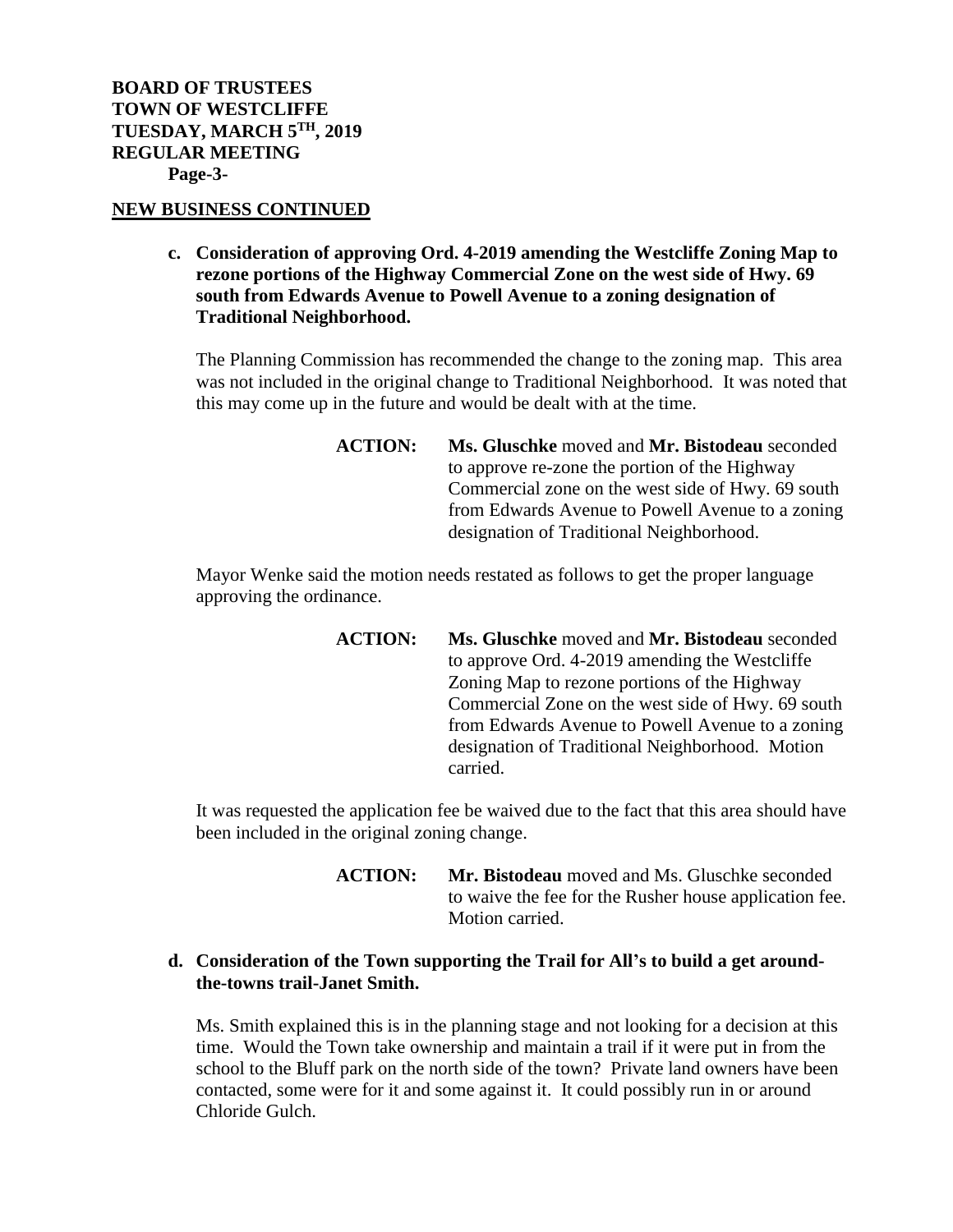### **NEW BUSINESS CONTINUED**

Concerns that came up by the Board of Trustees was the cost of maintenance, also that is should be multi-functional to include bicycles and horses.

Ms. Smith explained that the Park to Park grant doesn't allow horses and the type of use will determine the type of material used for the trail.

Mr. Carter requested this be brought to the Planning Commission for review. Ms. Smith will get on the April agenda.

# **e. Executive session for the purpose of determining positions relative to matters that may be subject to negotiations, developing strategy for negotiations, and/or instructing negotiators under C.R.S. Section 24-6-402(4) (e).**

The executive session was cancelled.

### **ADDITIONS TO THE AGENDA**

#### **a. Discuss fire safety inspections.**

Dave Tonsing and Jesse Souza with Wet Mountain Fire District explained why and how the inspections are done. The Town had adopted the 2006 ICC Fire Code, which requires the inspections. Another important factor is the ISO rating, a lower ISO rating could help reduce insurance costs for business/home owners.

Currently businesses invite us to do the inspections. They are life safety issues, example keeping the exits free of clutter for emergency exit and entry for the fire department. There is no cost to this service due to the approved mill levy increase the fire department received.

The Board of Trustees agreed this is important, but asked that a public meeting be held by the Fire Department inviting the businesses to attend for education. Dave Tonsing and Jesse Souza agreed. The Board of Trustees asked this to brought back to them in April.

# **STAFF & COMMITTEE REPORTS**

#### **a. Report from Town Clerk**

Clerk Reis reported that the **2018 audit** was completed, a draft will be received. The auditor strongly suggested that the electronic signature be removed from Quickbooks as it is not good accounting practices. After discussion the board agreed. If the mayor is not available Ms. Gluschke will be contacted first and if she isn't available Mr. Bistodeau would be contacted.

**Website**: We are working on creating the new website. Currently the board members contact information is not provided. That information is public record. How do you feel about